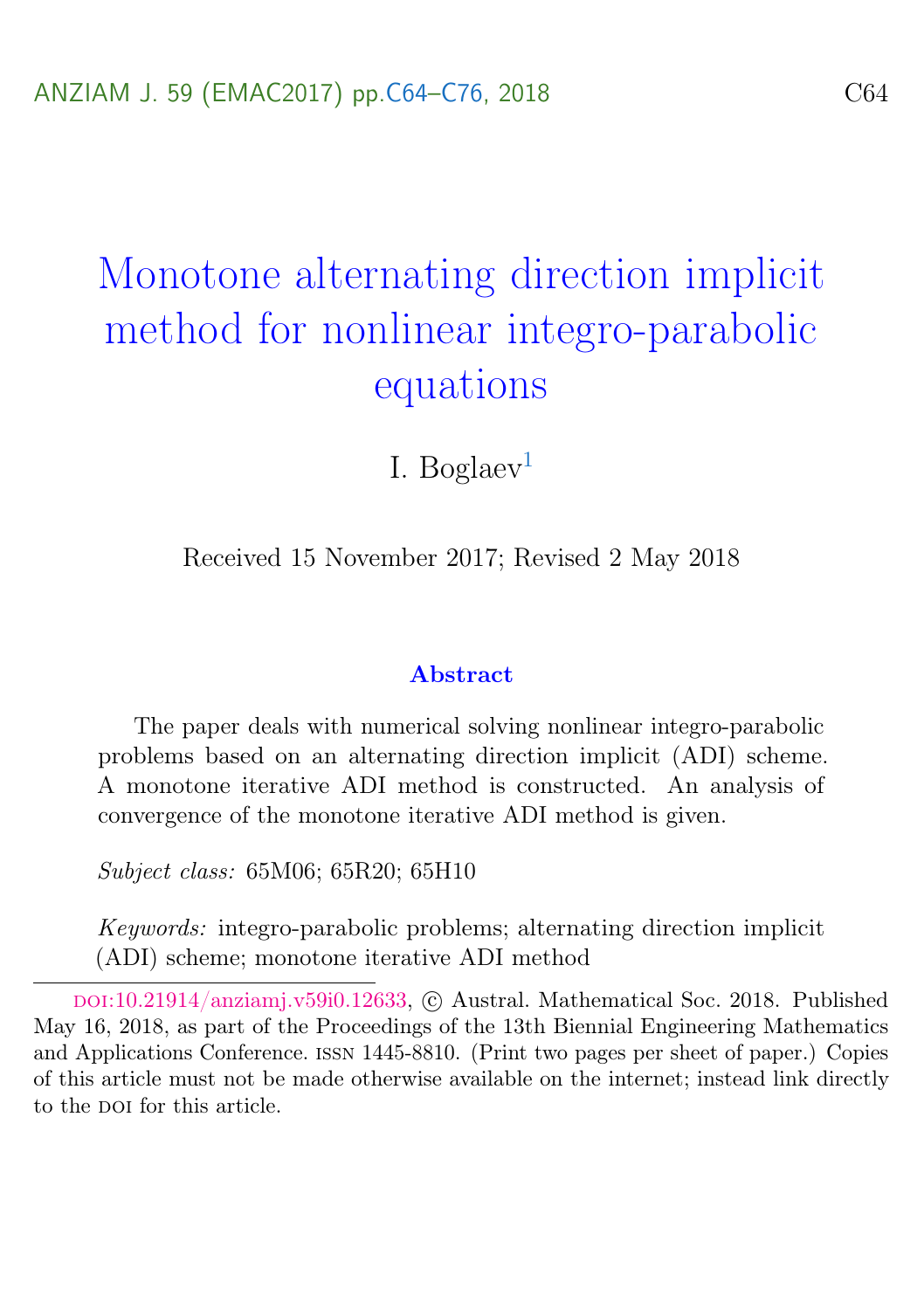### <span id="page-1-2"></span>Contents C65

# **Contents**

|                   | 1 Introduction            |                                                             |     |  |  |  |
|-------------------|---------------------------|-------------------------------------------------------------|-----|--|--|--|
|                   | 2 The monotone ADI method |                                                             |     |  |  |  |
|                   |                           | 2.1 The statement of the iterative ADI method $\dots \dots$ | C66 |  |  |  |
|                   |                           | 2.2 Monotone property of the ADI method                     | C69 |  |  |  |
|                   |                           | 2.3 Convergence analysis of the ADI method                  | C72 |  |  |  |
|                   | 3 Numerical experiments   |                                                             |     |  |  |  |
| <b>References</b> |                           |                                                             |     |  |  |  |

# <span id="page-1-0"></span>1 Introduction

We consider the nonlinear integro-parabolic problem

<span id="page-1-1"></span>
$$
u_{t} - (u_{x_{1}x_{1}} + u_{x_{2}x_{2}}) + f(x, t, u) + \int_{0}^{t} g^{*}(x, t, s, u(x, s)) ds = 0,
$$
 (1)  

$$
(x, t) \in \omega \times (0, T], \quad \omega = \{0 \le x_{v} \le l_{v}, v = 1, 2\},
$$
  

$$
u(x, t) = 0, \quad (x, t) \in \partial \omega \times (0, T], \quad u(x, 0) = \psi(x), \quad x \in \overline{\omega},
$$

where  $\mathbf{x} = (\mathbf{x}_1, \mathbf{x}_2) \in \mathbb{R}^2$ ,  $\partial \omega$  is the boundary of  $\omega$ , and the functions f and g ∗ satisfy the Lipschitz continuity condition. Various reaction-diffusion-type problems in chemical, physical and engineering sciences are described by problem  $(1)$  [\[5\]](#page-12-2).

Alternating direction implicit (ADI) methods are very efficient methods for solving two or three dimensional parabolic problems. At each time-step, the ADI method reduces two or three dimensional problems to a succession of one dimensional problems, and, usually, one needs only to solve a sequence of tridiagonal systems. We have previously constructed a nonlinear adi scheme, based on the Douglas–Rachford ADI scheme [\[2\]](#page-12-3), for solving nonlinear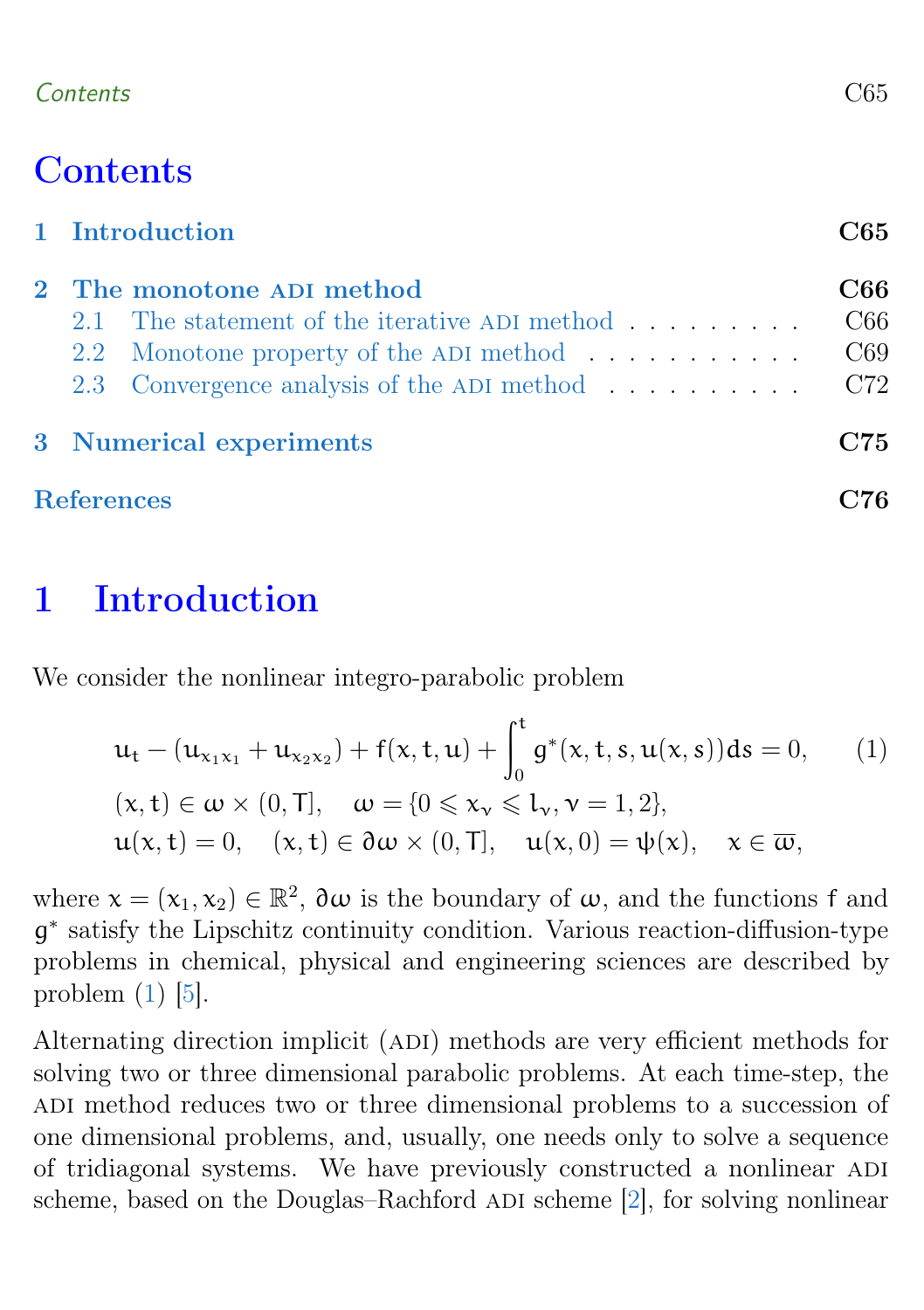<span id="page-2-3"></span>parabolic problems [\[1\]](#page-12-4). In this paper, we extend the monotone ADI approach of Boglaev [\[1\]](#page-12-4) to nonlinear integro-parabolic problems. Our iterative scheme is based on the method of upper and lower solutions and associated monotone iterates. We formulate a nonlinear adi scheme for the numerical solution of  $(1)$ . A monotone iterative ADI method for the nonlinear ADI scheme is then given. Convergence analysis of the monotone ADI method is discussed, before finally presenting the results of numerical experiments.

# <span id="page-2-0"></span>2 The monotone ADI method

#### <span id="page-2-1"></span>2.1 The statement of the iterative ADI method

Let  $\mathbf{i} = (\mathbf{i}_1, \mathbf{i}_2)$  be a multiple index with  $\mathbf{i}_y = 0, 1, \dots, M_y, \mathbf{v} = 1, 2$ . Introduce the uniform mesh

$$
\overline{\omega}^{h} = \{x_{i} = (x_{i_{1}}, x_{i_{2}}), i_{\nu} = 0, 1, ..., M_{\nu}, h_{\nu} = l_{\nu}/M_{\nu}, \nu = 1, 2\},
$$
\n
$$
\overline{\omega}^{\tau} = \{t_{k} = k\tau, 0 \leq k \leq N, t_{0} = 0, t_{N} = T\},
$$
\n(2)

where  $h_v$ ,  $v = 1, 2$ , and  $\tau$  are, respectively, space and time steps. When no confusion arises, we write  $i \in \overline{\omega}^h$  and  $k \in \overline{\omega}^{\tau}$ , instead of, respectively,  $x_i \in \overline{\omega}^{\mathsf{h}}$  and  $t_k \in \overline{\omega}^{\tau}$ . Set

$$
u_{i,k} \equiv u(i_1h_1, i_2h_2, k\tau), \quad f_{i,k}(u_{i,k}) \equiv f(i_1h_1, i_2h_2, k\tau, u_{i,k}).
$$

We approximate the integral in  $(1)$  by the finite sum q based on the Riemann sum (the rectangular rule)

<span id="page-2-2"></span>
$$
g_{i,k}(u_{i,k})=\sum_{l=1}^k \tau g^*(i_1h_1,i_2h_2,k\tau,l\tau,u_{i,l}).
$$

For solving [\(1\)](#page-1-1), consider the nonlinear two-level implicit difference scheme

$$
\begin{aligned} &\tau^{-1}\left[U_{i,k}-U_{i,k-1}\right] + \mathcal{L}^h U_{i,k} + \Phi_{i,k}(U_{i,k}) = 0, \quad i \in \omega^h, \quad k \geqslant 1, \qquad (3)\\ &U_{i,k} = 0, \quad i \in \partial \omega^h, \quad k \geqslant 1, \quad U_{i,0} = \psi_i, \quad i \in \overline{\omega}^h, \quad \Phi_{i,k} \equiv f_{i,k} + g_{i,k}. \end{aligned}
$$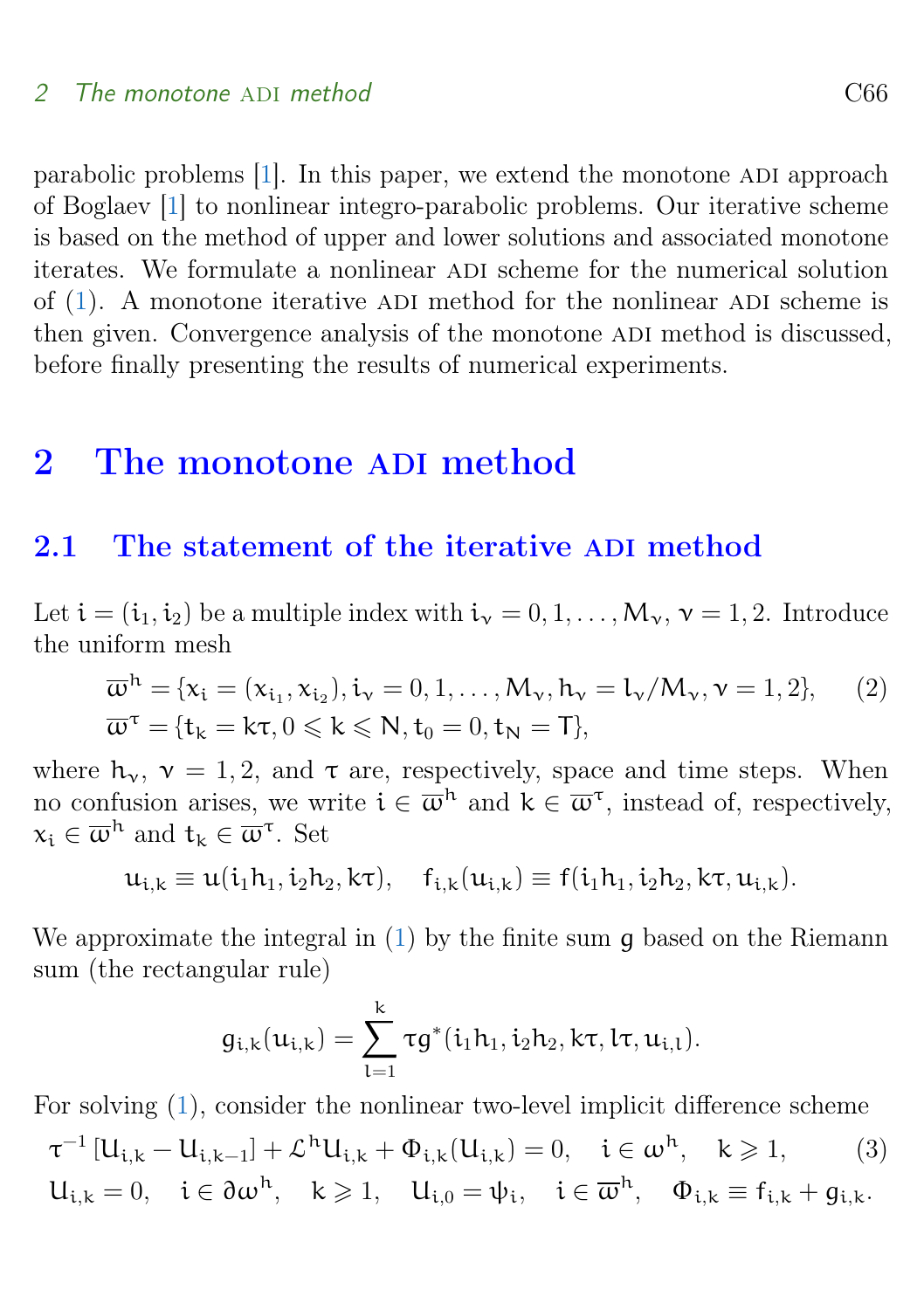<span id="page-3-4"></span>The difference operator  $\mathcal{L}^h = \mathcal{L}_1^h + \mathcal{L}_2^h$  is defined as follows  $\mathcal{L}_{\nu}^{h}U_{i,k} = h_{\nu}^{-2}[2U(x_i, t_k) - U(x_i + h_{\nu}e_{\nu}, t_k) - U(x_i - h_{\nu}e_{\nu}, t_k)], \quad \nu = 1, 2,$ where  $e_v$  is the unit vector in the  $x_v$ -direction,  $v = 1, 2$ . On each time level  $k \geq 1$ , introduce the linear difference problem

<span id="page-3-0"></span>
$$
(\mathcal{L}^h+(\tau^{-1}+c_{i,k}))W_{i,k}=\Xi_{i,k},\quad i\in\omega^h,\quad W_{i,k}=0,\quad i\in\partial\omega^h,\quad \ (4)
$$

<span id="page-3-2"></span>where  $c_{i,k} \geqslant 0$ ,  $i \in \overline{\omega}^h$  and  $\Xi_{i,k}$ ,  $i \in \overline{\omega}^h$  is an arbitrary mesh function. We formulate the maximum principle and give an estimate to the solution of [\(4\)](#page-3-0). **Lemma 1.** (i) If a mesh function  $W_{i,k}$  satisfies the conditions

$$
\begin{aligned} & (\mathcal{L}^h + (\tau^{-1} + c_{i,k}))W_{i,k} \geqslant 0 \, (\leqslant 0), \quad i \in \omega^h, \quad W_{i,k} \geqslant 0 \, (\leqslant 0), \quad i \in \partial \omega^h, \\ &then \, W_{i,k} \geqslant 0 \, (\leqslant 0) \, \, i \in \overline{\omega}^h. \end{aligned}
$$

(ii) The following estimate to the solution to  $(4)$  holds

<span id="page-3-3"></span><span id="page-3-1"></span>
$$
||W_{k}||_{\overline{\omega}^{h}} \leqslant \max_{i \in \omega^{h}} \frac{|\Xi_{i,k}|}{c_{i,k} + \tau^{-1}}, \quad ||W_{k}||_{\overline{\omega}^{h}} \equiv \max_{i \in \omega^{h}} |W_{i,k}|. \tag{5}
$$

The proof of the lemma has been previously presented by Samarskii [\[6\]](#page-12-5). For solving  $(3)$ , we use the nonlinear ADI scheme

$$
\mathcal{L}_1 U_{i,k}^* = \tau^{-1} U_{i,k-1}, \quad i \in \omega^h,
$$
  
\n
$$
U_{(0,M_1),i_2,k}^* = 0, \quad i_2 = 1, ..., M_2 - 1,
$$
  
\n
$$
\mathcal{L}_2 U_{i,k} = \tau^{-1} U_{i,k}^* - \Phi_{i,k} (U_{i,k}), \quad i \in \omega^h,
$$
  
\n
$$
U_{i_1,(0,M_2),k} = 0, \quad i_1 = 1, ..., M_1 - 1,
$$
  
\n
$$
U_{i,0} = \psi_i, \quad i \in \overline{\omega}^h, \quad k \ge 1, \quad \mathcal{L}_v \equiv \mathcal{L}_v^h + \tau^{-1}, \quad v = 1, 2.
$$
\n(6)

We have to solve  $M_2 - 1$  linear systems in the x<sub>1</sub>-direction and  $M_1 - 1$ nonlinear systems in the  $x_2$ -direction, for, respectively,  $U_{i,k}^*$  and  $U_{i,k}$ .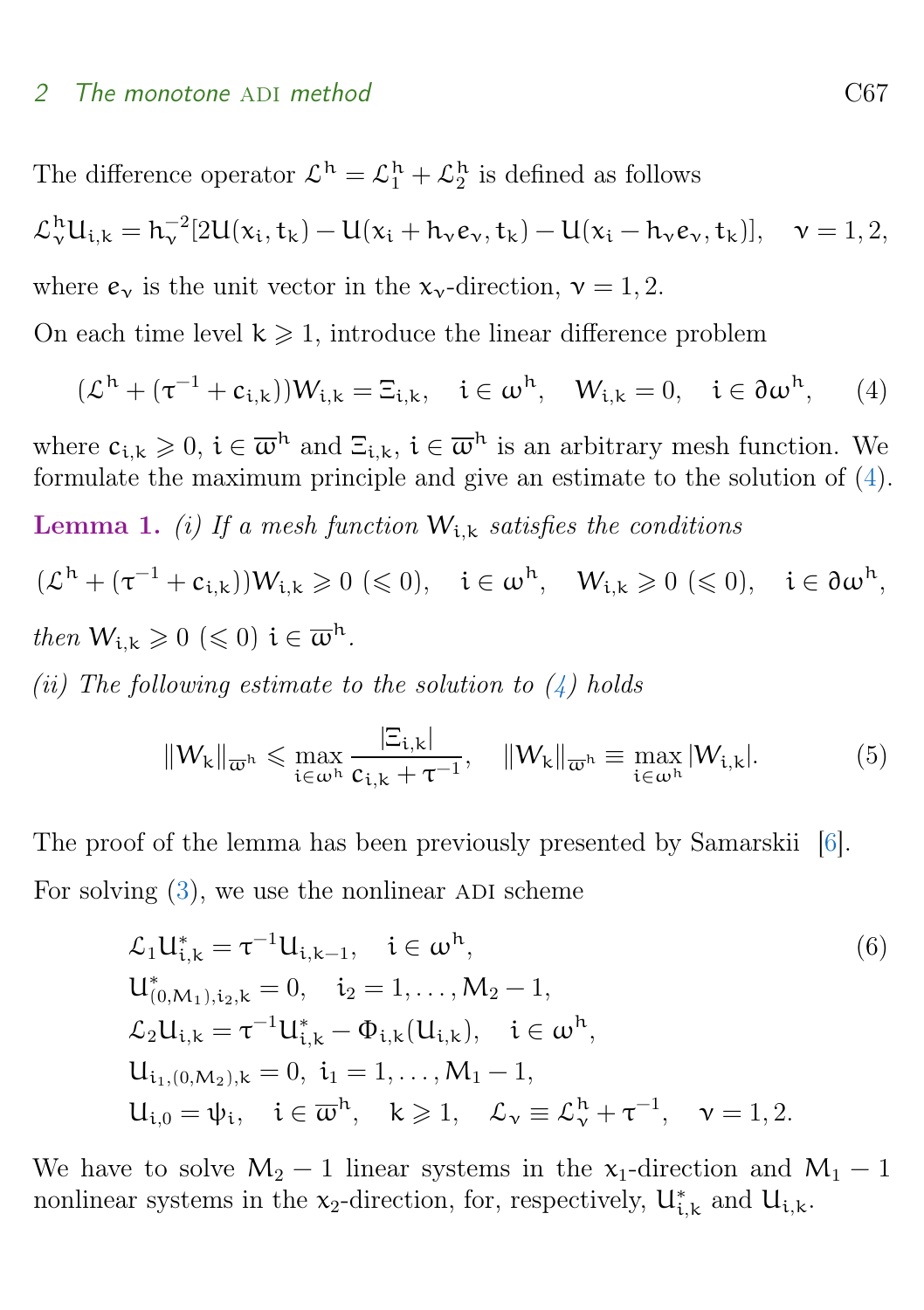<span id="page-4-2"></span>Remark 2. The class of ADI methods belongs to the class of splitting methods which have a number of generic forms, e.g., splitting linear terms from nonlinear terms, splitting terms corresponding to different physical processes, splitting  $x_1$ -direction from  $x_2$ -direction (dimensional splitting is the location of ADI methods), spitting a large domain into smaller pieces (domain decomposition) [\[3,](#page-12-6) [4\]](#page-12-7).

Mesh functions  $\dot{\mathbf{u}}_{i,k}$ ,  $\dot{\mathbf{u}}_{i,k}^*$  and  $\dot{\mathbf{u}}_{i,k}$ ,  $\dot{\mathbf{u}}_{i,k}^*$  are ordered upper and lower solutions of [\(6\)](#page-3-1), if they satisfy  $\widetilde{U}_{i,k} \geq \widehat{U}_{i,k}$ ,  $\widetilde{U}_{i,k}^* \geq \widehat{U}_{i,k}^*$ ,  $i \in \overline{\omega}^h$ ,  $k \geq 1$ , and

<span id="page-4-1"></span>
$$
\mathcal{L}_{1}\hat{U}_{i,k}^{*} - \frac{1}{\tau}\hat{U}_{i,k-1} \leq 0 \leq \mathcal{L}_{1}\tilde{U}_{i,k}^{*} - \frac{1}{\tau}\tilde{U}_{i,k-1}, \quad i \in \omega^{h},
$$
\n
$$
\hat{U}_{(0,M_{1}),i_{2},k}^{*} \leq 0 \leq \tilde{U}_{(0,M_{1}),i_{2},k}^{*}, \quad i_{2} = 1, \ldots, M_{2} - 1,
$$
\n
$$
\mathcal{L}_{2}\hat{U}_{i,k} - \frac{1}{\tau}\hat{U}_{i,k}^{*} + \Phi_{i,k}(\hat{U}_{i,k}) \leq 0 \leq \mathcal{L}_{2}\tilde{U}_{i,k} - \frac{1}{\tau}\tilde{U}_{i,k}^{*} + \Phi_{i,k}(\tilde{U}_{i,k}), \quad i \in \omega^{h},
$$
\n
$$
\hat{U}_{i_{1},(0,M_{2}),k} \leq 0 \leq \tilde{U}_{i_{1},(0,M_{2}),k}, \quad i_{1} = 1, \ldots, M_{1} - 1, \quad k \geq 1,
$$
\n
$$
(7)
$$

We note that in some literature upper and lower solutions are called supersolution and subsolution. Assume that f and  $g^*$  satisfy the constraints

<span id="page-4-0"></span>
$$
\frac{\partial f}{\partial u}(x,t,u)\leqslant c(x,t),\quad 0\leqslant -\frac{\partial g^*}{\partial u}(x,t,u),\quad (x,t,u)\in \omega\times [0,T]\times (-\infty,\infty),
$$
\n(8)

where  $c(x, t)$  is a nonnegative bounded function in  $\omega \times [0, T]$ .

For solving [\(6\)](#page-3-1), we calculate iterates  $V_{i,k}^{(n)}$  $t_{i,k}^{(n)}$ ,  $n \geqslant 1$ , by using the recurrence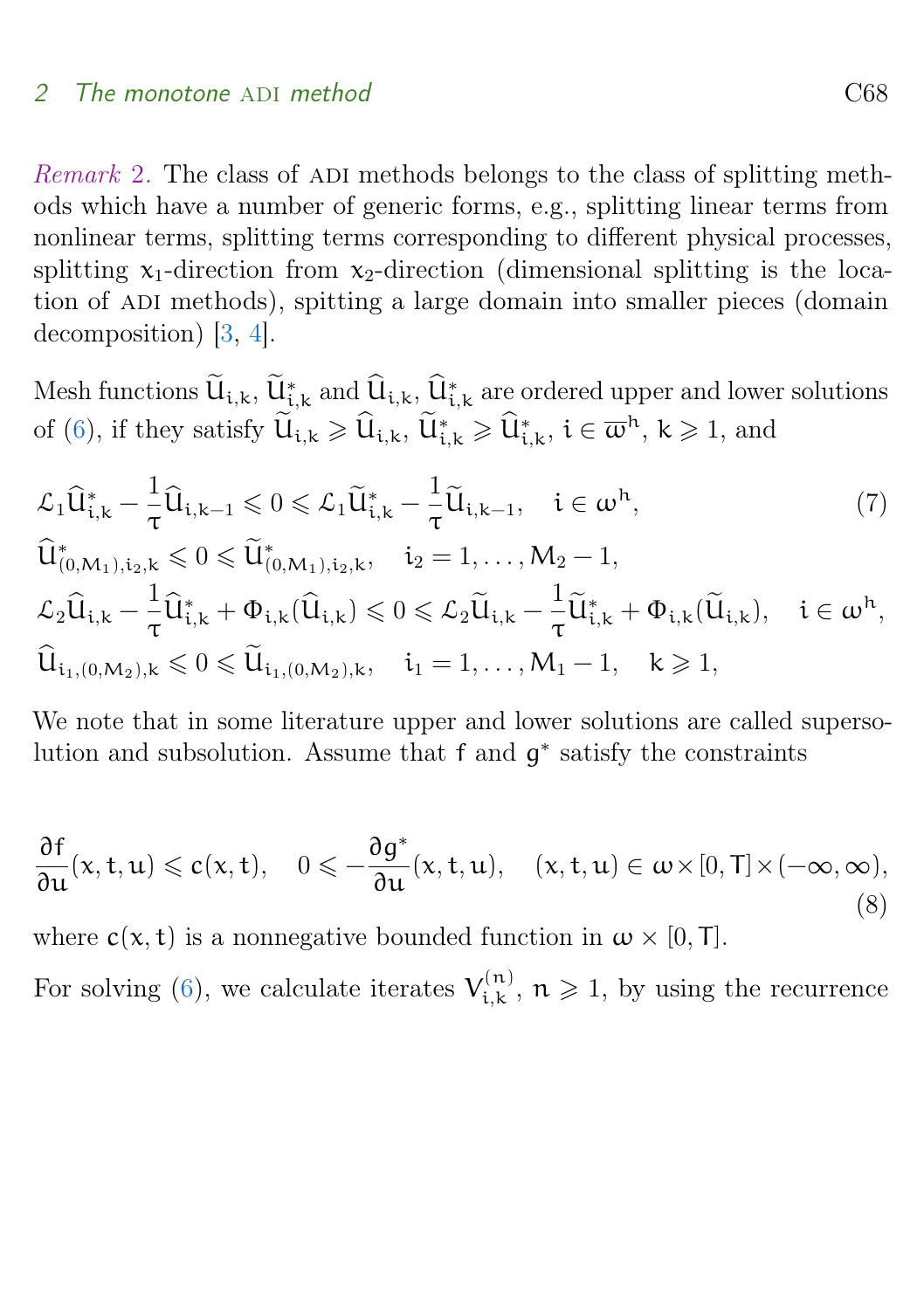formulae

<span id="page-5-1"></span>
$$
\mathcal{L}_{1}V_{i,k}^{*} = \tau^{-1}V_{i,k-1}, \quad i \in \omega^{h}, \quad V_{(0,M_{1}),i_{2},k}^{*} = 0, \quad i_{2} = 1, \ldots, M_{2} - 1, \quad (9)
$$
\n
$$
(\mathcal{L}_{2} + c_{i,k})Z_{i,k}^{(n)} = -\mathcal{R}_{i,k}(V_{i,k}^{(n-1)}), \quad i \in \omega^{h},
$$
\n
$$
\mathcal{R}_{i,k}(V_{i,k}^{(n-1)}) \equiv \mathcal{L}_{2}V_{i,k}^{(n-1)} + \Phi_{i,k}(V_{i,k}^{(n-1)}) - \tau_{k}^{-1}V_{i,k}^{*},
$$
\n
$$
Z_{i_{1},(0,M_{2}),k}^{(1)} = -V_{i_{1},(0,M_{2}),k}^{(0)}, \quad Z_{i_{1},(0,M_{2}),k}^{(n)} = 0, \quad i_{1} = 1, \ldots, M_{1} - 1, \quad n \ge 2,
$$
\n
$$
V_{i,k}^{(n)} = V_{i,k}^{(n-1)} + Z_{i,k}^{(n)}, \quad V_{i,k} = V_{i,k}^{(n_{k})}, \quad V_{i,0} = \psi_{i}, \quad i \in \overline{\omega}^{h},
$$

where  $\mathcal{R}_{i,k}(V_{i,k}^{(n-1)})$  $\mathcal{V}_{i,k}^{(n-1)}$  is the residual of the difference scheme [\(6\)](#page-3-1) on  $V_{i,k}^{(n-1)}$ , (n-1)<br>i, k,  $V_{i,k-1}$  is an approximation of the exact solution on time level  $k-1$ ,  $n_k$  is a number of iterative steps on time level k, and  $c_{i,k}$  is defined in [\(8\)](#page-4-0). We note that, if  $\frac{\partial f_{i,k}}{\partial u_{i,k}}(V_{i,k}^{(n-1)})$  $i_{i,k}^{(n-1)}$  is in use instead of  $c_{i,k}$  in [\(9\)](#page-5-1), the iterative method becomes Newton's method. In general, Newton's method does not possess monotone property of iterative sequences which is a requirement for their convergence (see Theorem [4](#page-5-2) below, for details).

### <span id="page-5-0"></span>2.2 Monotone property of the ADI method

We introduce the notation

<span id="page-5-3"></span>
$$
F_{i,k}(U_{i,k}) = c_{i,k}U_{i,k} - \Phi_{i,k}(U_{i,k}).
$$
\n(10)

<span id="page-5-4"></span>Lemma 3. Let  $U_{i,k}$ ,  $V_{i,k}$  be two mesh functions such that  $\widehat{U}_{i,k} \leqslant V_{i,k} \leqslant$  $U_{i,k} \leq U_{i,k}$ , and let [\(8\)](#page-4-0) hold. Then for k fixed

$$
F_{i,k}(U_{i,k}) \geqslant F_{i,k}(V_{i,k}), \quad i \in \overline{\omega}^h. \tag{11}
$$

We now prove the monotone property of the iterative method  $(9)$ .

<span id="page-5-2"></span>Theorem 4. Assume that f and  $g^*$  satisfy [\(8\)](#page-4-0), where  $\mathbf{U}_{i,k}$  and  $\mathbf{U}_{i,k}$  are ordered upper and lower solutions [\(7\)](#page-4-1) of [\(6\)](#page-3-1). Then the sequences  $\{\overline{V}_{i,k}^{(n)}\}$  $\{u_{i,k}\}_{i,k}$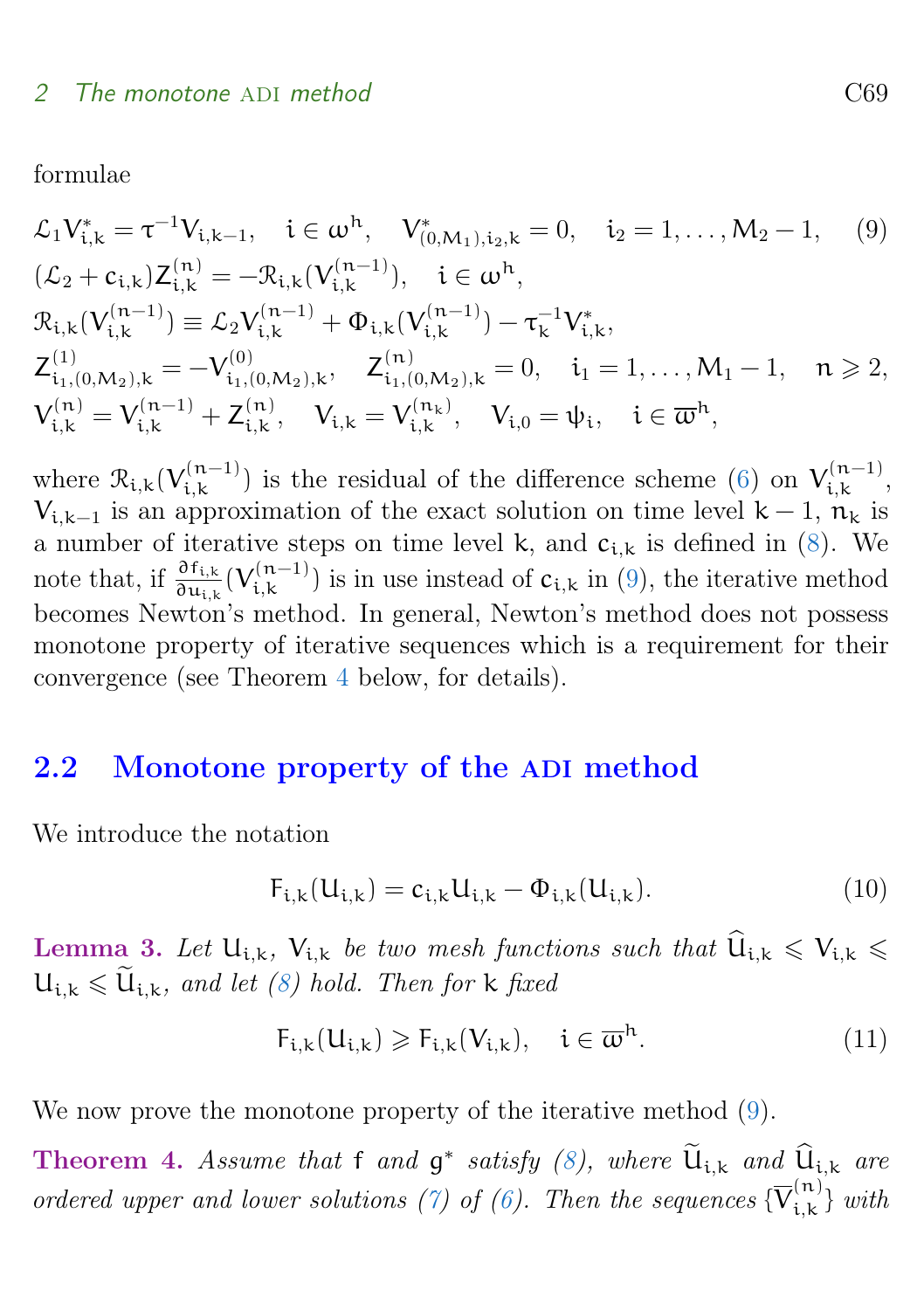$\overline{V}_{i,k}^{(0)} = \widetilde{u}_{i,k}$  and  $\{\underline{V}_{i,k}^{(n)}\}$  $\{u_{i,k}\}_{i,k}$  with  $\underline{V}_{i,k}^{(0)} = \widehat{u}_{i,k}$  generated by [\(9\)](#page-5-1) are, respectively, ordered upper and lower solutions to [\(6\)](#page-3-1) and converge monotonically

<span id="page-6-2"></span>
$$
\underline{V}_{i,k}^{(n-1)} \leqslant \underline{V}_{i,k}^{(n)} \leqslant \overline{V}_{i,k}^{(n)} \leqslant \overline{V}_{i,k}^{(n-1)}, \quad i \in \overline{\omega}^h, \quad n \geqslant 1, \quad k \geqslant 1. \tag{12}
$$

**Proof:** Let  $W_{i,k}^* = \widetilde{U}_{i,k}^* - V_{i,k}^*$ ,  $k \ge 1$ . From [\(7\)](#page-4-1) and [\(9\)](#page-5-1), it follows that

$$
\mathcal{L}_1 W_{i,1}^* \geq 0
$$
,  $i \in \omega^h$ ,  $W_{(0,M_1),i_2,1}^* \geq 0$ ,  $i_2 = 1,...,M_2 - 1$ .

By the maximum principle in Lemma [1,](#page-3-2) it follows that  $W_{i,1}^* \geqslant 0$ ,  $i \in \overline{\omega}^h$ . From here and  $\overline{V}_{i,k}^{(0)} = \widetilde{U}_{i,k}$  is an upper solution, we conclude that  $\mathcal{R}_{i,1}(\widetilde{U}_{i,1}) \geq 0$ ,  $i \in \omega^h$  in [\(9\)](#page-5-1). From here and (9), we have

$$
(\mathcal{L}_2 + c_{i,1})\overline{Z}_{i,1}^{(1)} \leq 0
$$
,  $i \in \omega^h$ ,  $\overline{Z}_{i_1,(0,M_2),1}^{(1)} \leq 0$ ,  $i_1 = 1,...,M_1 - 1$ .

By Lemma [1,](#page-3-2) it follows that

<span id="page-6-0"></span>
$$
\overline{\mathsf{Z}}_{i,1}^{(1)} \leqslant 0, \quad i \in \overline{\omega}^{\mathrm{h}}.\tag{13}
$$

Similarly, we conclude that

<span id="page-6-1"></span>
$$
\underline{\mathsf{Z}}_{i,1}^{(1)} \geqslant 0, \quad i \in \overline{\mathbf{w}}^{\mathbf{h}}.\tag{14}
$$

From [\(9\)](#page-5-1),  $\overline{V}_{i,0} = \underline{V}_{i,0} = \psi_i$ , in the notation  $W_{i,k}^{(n)} = \overline{V}_{i,k}^{(n)} - \underline{V}_{i,k}^{(n)}$  ${\mathfrak n}_{i,k}^{(n)}$ ,  $n\geqslant 0$ , we have

$$
(\mathcal{L}_2 + c_{i,1})W_{i,1}^{(1)} = F_{i,1}(\overline{V}_{i,1}^{(0)}) - F_{i,1}(\underline{V}_{i,1}^{(0)}), \quad i \in \omega^h,
$$
  

$$
W_{i_1,(0,M_2),1}^{(1)} \geq 0, \quad i_1 = 1,\ldots,M_1 - 1,
$$

where F is defined in [\(10\)](#page-5-3). Since  $\overline{V}_{i,1}^{(0)} \geq \underline{V}_{i,1}^{(0)}$ , by Lemma [3,](#page-5-4) we conclude that the right hand side in the difference equation is nonnegative. The positivity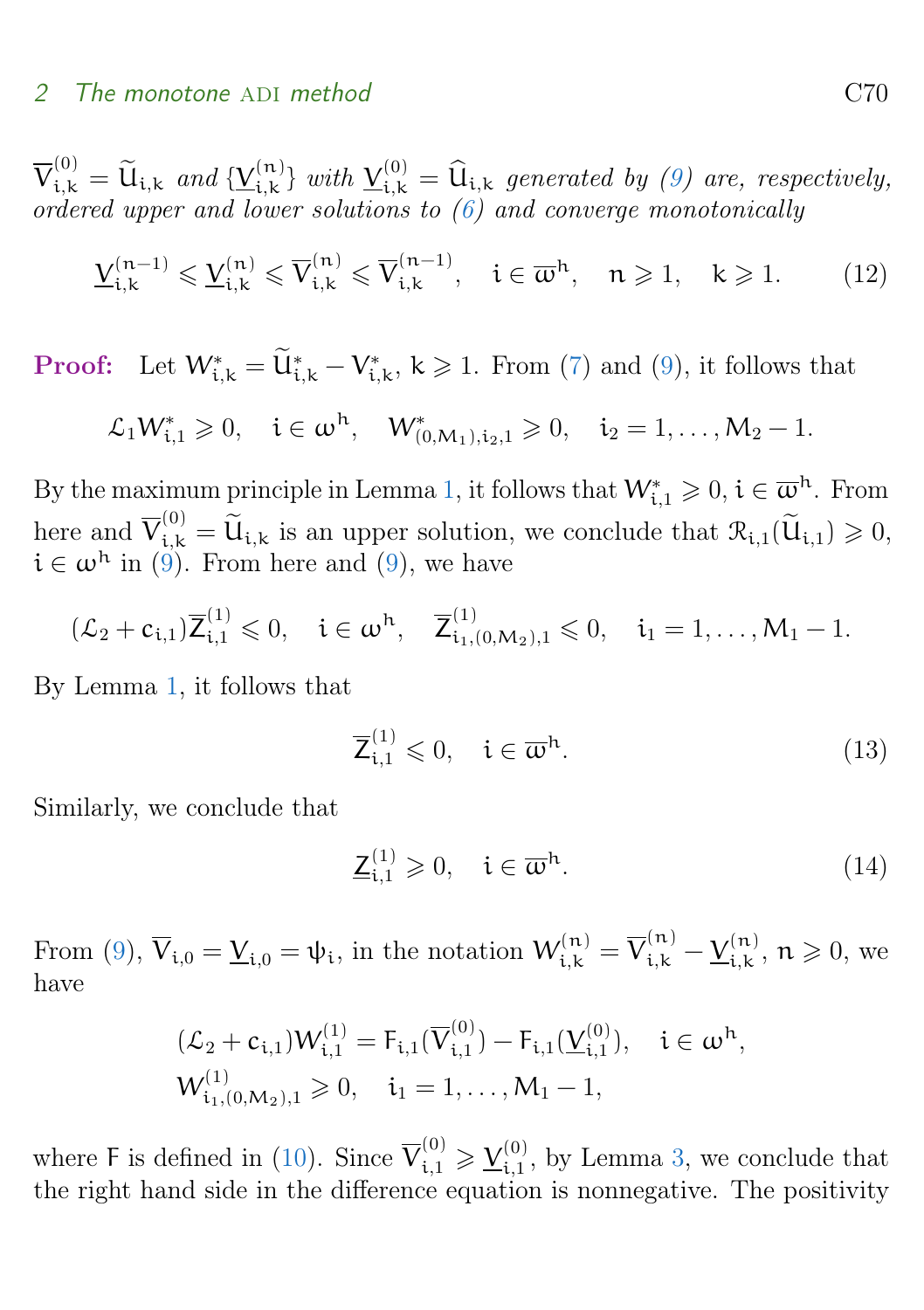property in Lemma [1](#page-3-2) implies  $W_{i,1}^{(1)} \geq 0$ ,  $i \in \overline{\omega}^h$ . From here, [\(13\)](#page-6-0) and [\(14\)](#page-6-1), we conclude [\(12\)](#page-6-2) for  $k = 1$ ,  $n = 1$ .

We now prove that  $\overline{V}_{i,1}^{(1)}$  and  $\underline{V}_{i,1}^{(1)}$  are, respectively, upper and lower solutions [\(7\)](#page-4-1). Using the mean-value theorem, from [\(9\)](#page-5-1) we obtain

<span id="page-7-0"></span>
$$
\mathcal{R}_{i,1}(\overline{V}_{i,1}^{(1)}) = -\left(c_{i,1} - \frac{\partial f}{\partial u_{i,1}}(E_{i,1}^{(1)})\right)\overline{Z}_{i,1}^{(1)} + \tau \frac{\partial g_*}{\partial u_{i,1}}(Q_{i,1}^{(1)}), \overline{Z}_{i,1}^{(1)},
$$
(15)

where  $\overline{V}_{i,1}^{(1)} \leqslant E_{i,1}^{(1)}, Q_{i,1}^{(1)} \leqslant \overline{V}_{i,1}^{(0)}$ . From here, [\(12\)](#page-6-2) for  $k = 1$ ,  $n = 1$ , [\(13\)](#page-6-0), [\(14\)](#page-6-1), it follows that the partial derivatives satisfy  $(8)$ . From  $(8)$ ,  $(13)$  and  $(15)$ , we conclude that

$$
\mathcal{R}_{i,1}(\overline{V}_{i,1}^{(1)}) \geq 0
$$
,  $i \in \omega^h$ ,  $\overline{V}_{i_1,(0,M_2),1}^{(1)} = 0$ ,  $i_1 = 1,...,M_1 - 1$ .

Thus,  $V_1^{(1)}$  $Y_1^{(1)}(p, t_1)$  is an upper solution. Similarly, we can prove that  $V_{-1}^{(1)}$  $\binom{11}{-1} (p, t_1)$ is a lower solution. By induction on  $n$ , we can prove that  $\{\overline{V}_{i,1}^{(n)}\}$  is a monotonically decreasing sequence of upper solutions and  $\{\underline{V}_{i,1}^{(n)}\}$  is a monotonically increasing sequence of lower solutions, which satisfy  $(12)$  for  $k = 1$ .

From [\(12\)](#page-6-2) with  $k = 1$ , it follows that

<span id="page-7-1"></span>
$$
\widehat{U}_{i,1} \leqslant \underline{V}_{i,1}^{(n_1)} \leqslant \overline{V}_{i,1}^{(n_1)} \leqslant \widetilde{U}_{i,1}, \quad i \in \overline{\omega}^h. \tag{16}
$$

From here and by the assumption of the theorem that  $\hat{\mathbf{u}}_{i,2}^*$  and  $\hat{\mathbf{u}}_{i,2}^*$  are, respectively, upper and lower solutions [\(7\)](#page-4-1), we conclude that  $\dot{\mathbf{U}}_{i,2}^*$  and  $\dot{\mathbf{U}}_{i,2}^*$ are upper and lower solutions with respect to  $\overline{V}_{i,1} = \overline{V}_{i,1}^{(n_1)}$  and  $\underline{V}_{i,1} = \underline{V}_{i,1}^{(n_1)}$  $\cdot \mathfrak{i}, 1$ 

$$
\mathcal{L}_1 \widetilde{\mathbf{U}}_{i,2}^* \geqslant \tau^{-1} \overline{\mathbf{V}}_{i,1}, \quad \mathcal{L}_1 \widehat{\mathbf{U}}_{i,2}^* \leqslant \tau^{-1} \underline{\mathbf{V}}_{i,1}, \quad i \in \omega^{\mathrm{h}}. \tag{17}
$$

From here and [\(9\)](#page-5-1), in the notation  $W^* = \tilde{U}^* - V^*$ , it follows that

$$
\mathcal{L}_1 W_{i,2}^* \geq 0
$$
,  $i \in \omega^h$ ,  $W_{(0,M_1),i_2,2}^* \geq 0$ ,  $i_2 = 1,..., M_2 - 1$ .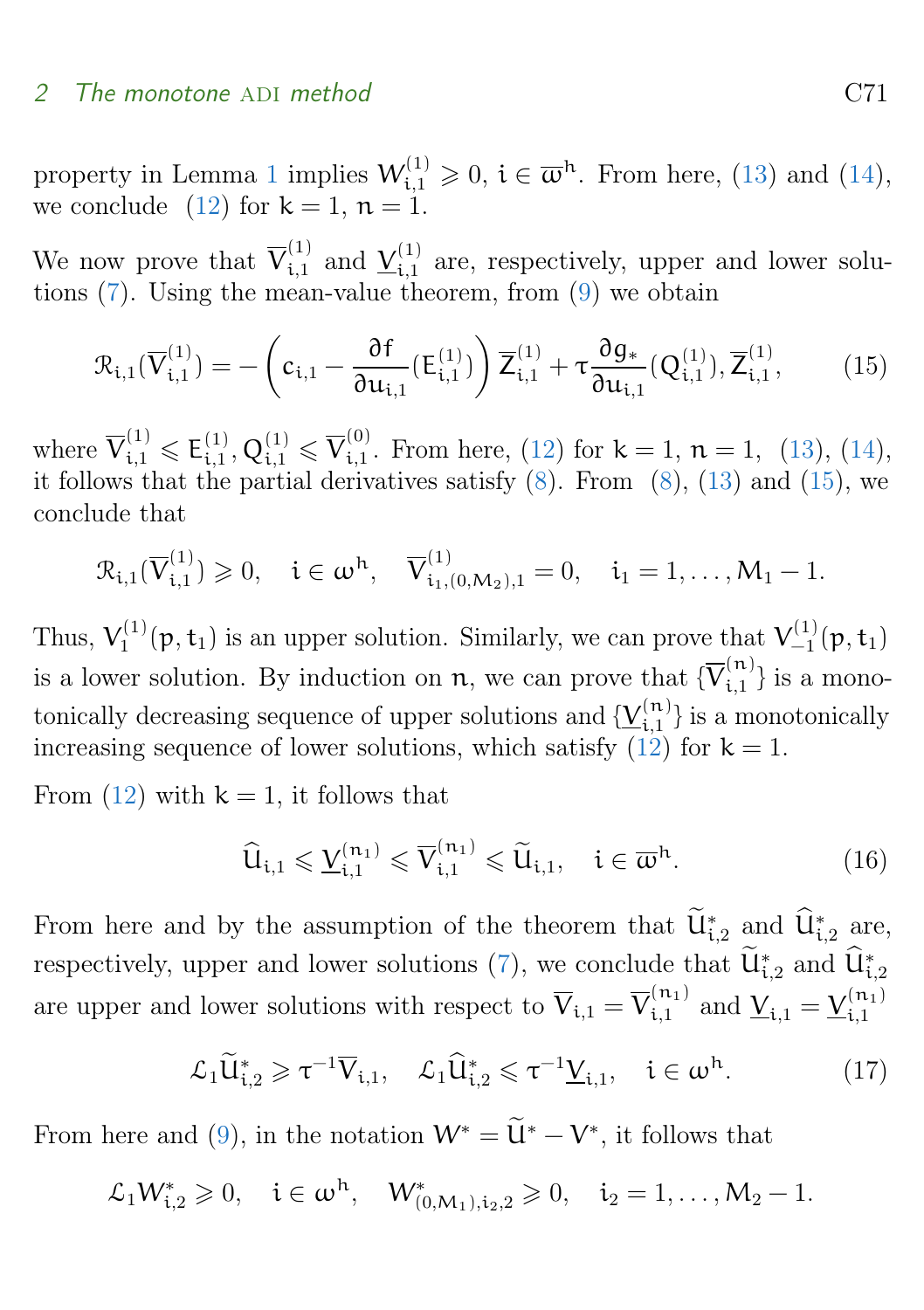By the maximum principle in Lemma [1,](#page-3-2) we have  $W_{i,2}^* \geqslant 0$ ,  $i \in \overline{\omega}^h$ . From here and  $V_1^{(0)} = \widetilde{U}$  is an upper solution, we conclude that  $\mathcal{R}_{i,2}(\widetilde{U}_{i,2}) \geq 0$ ,  $i \in \omega^h$ in  $(9)$ . The proofs of the inequalities (compare with  $(13)$ ,  $(14)$  and  $(16)$ )

$$
\overline{\mathsf{Z}}_{\mathfrak{i},2}^{(1)} \leqslant 0 \leqslant \underline{\mathsf{Z}}_{\mathfrak{i},2}^{(1)}, \quad \underline{\mathsf{Y}}_{\mathfrak{i},2}^{(1)} \leqslant \overline{\mathsf{V}}_{\mathfrak{i},2}^{(1)}, \quad \mathfrak{i} \in \overline{\omega}^{\mathfrak{h}},
$$

and the fact that  $\overline{V}_{i,2}^{(1)}$  and  $\underline{V}_{i,2}^{(1)}$  are, respectively, upper and lower solutions are similar to the proofs on time level  $k = 1$ . By induction on n, we prove that  $\{\overline{V}_{i,2}^{(n)}\}$  and  $\{\underline{V}_{i,2}^{(n)}\}$  are, respectively, monotonically decreasing and increasing sequences of upper and lower solutions, which satisfy  $(12)$  for  $k = 2$ .

By induction on k,  $k \geqslant 1$  , we can prove that  $\{\overline{V}_{i,k}^{(n)}\}$  $\{(\mathbf{x}_i^{(n)})\}_{i,k}$  and  $\{\underline{V}_{i,k}^{(n)}\}$  $\{a_i, b_i\}$  are, respectively monotonically decreasing and monotonically increasing sequences of upper and lower solutions, which satisfy  $(12)$ . We prove the theorem.

#### <span id="page-8-0"></span>2.3 Convergence analysis of the ADI method

We assume that f and  $g^*$  satisfy the two-sided constraints

$$
0 < c_* \leq \frac{\partial f}{\partial u}(x, t, u) \leq c^*, \quad 0 \leq -\frac{\partial g^*}{\partial u}(x, t, u) \leq q^*,
$$
\n
$$
(x, t, u) \in \omega \times [0, T] \times (-\infty, \infty),
$$
\n
$$
(18)
$$

where  $c_*, c^*$  and  $q^*$  are positive constants. We also assume that

<span id="page-8-2"></span><span id="page-8-1"></span>
$$
\tau < \min(\sqrt{1/\mathsf{q}^*}, \mathsf{c}_*/\mathsf{q}^*). \tag{19}
$$

<span id="page-8-4"></span>Lemma 5. Assume that f,  $g^*$  satisfy [\(18\)](#page-8-1) and  $\tau$  satisfies [\(19\)](#page-8-2). Then the nonlinear ADI scheme  $(6)$  has a unique solution.

We choose the stopping criterion of the ADI method  $(9)$  in the form

<span id="page-8-3"></span>
$$
\|\mathcal{R}_{k}(V_{i,k}^{(n)})\|_{\omega^{h}} \leqslant \delta,
$$
\n(20)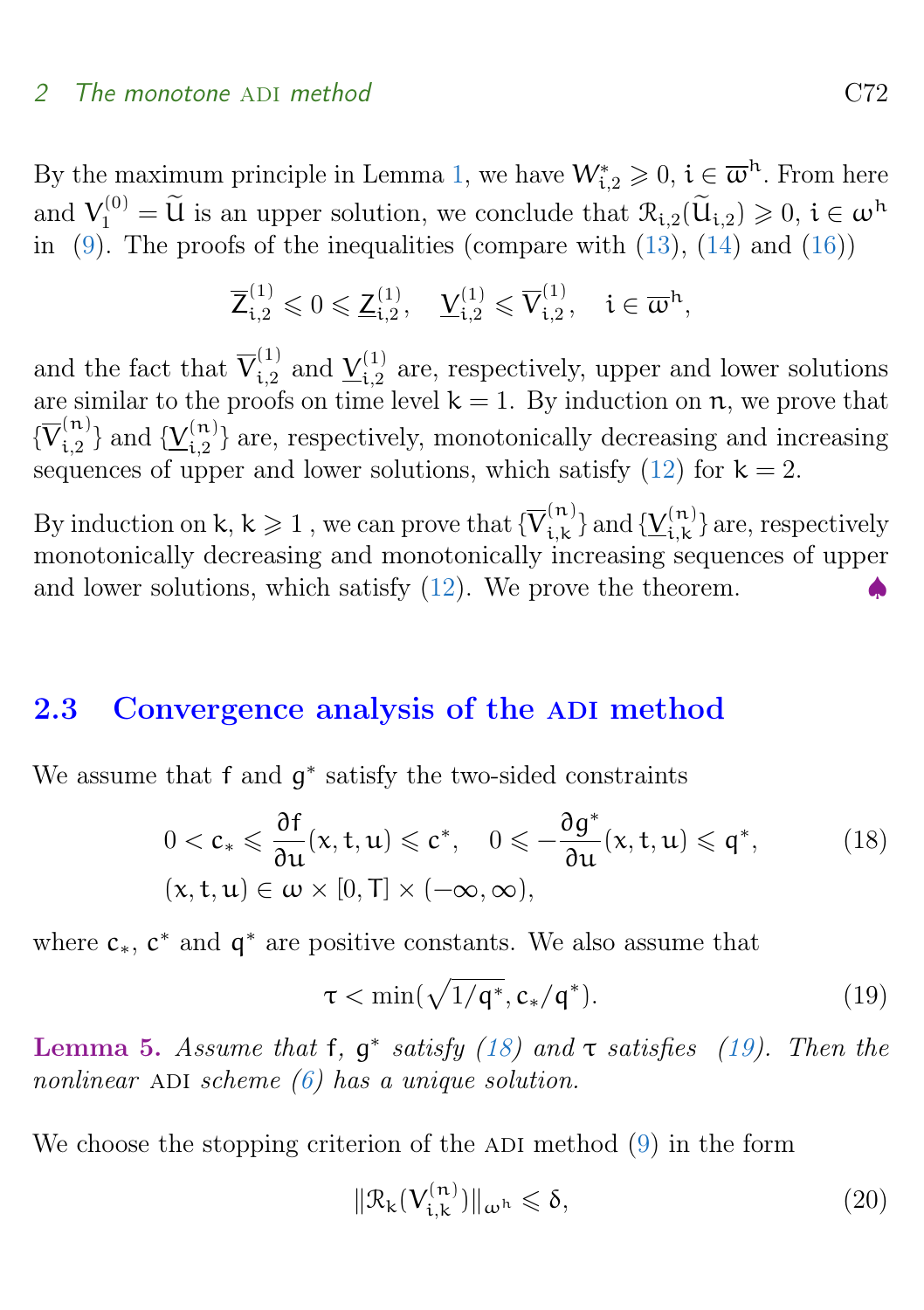<span id="page-9-2"></span>where  $\delta$  is a prescribed accuracy, and set up  $V_{i,k} = V_{i,k}^{(n_k)}$  $\mathbf{z}_{i,k}^{(n_k)}$ ,  $i \in \overline{\omega}^h$ , such that  $n_k$  is minimal subject to [\(20\)](#page-8-3).

We state Gronwall's inequality from [\[7\]](#page-12-8) in the following form.

<span id="page-9-0"></span>**Lemma 6.** Let  $\{w_k\}$  be a sequence on nonnegative real numbers satisfying

$$
w_k \leqslant a_k + \sum_{l=1}^k b_l w_l, \quad k \geqslant 1,
$$

where  $\{\alpha_k\}$  is a nondecreasing sequence of nonnegative numbers, and  $b_1 \geq 0$ . Then

$$
w_k \leq a_k \exp\left(\sum_{l=1}^k b_l\right), \quad k \geqslant 1.
$$

**Theorem 7.** Under the assumptions of Lemma [5,](#page-8-4) for the sequence  $\{V_{i,k}^{(n)}\}$  $\binom{n}{i,k},$ generated by  $(9)$ ,  $(20)$ , the following estimate holds:

<span id="page-9-1"></span>
$$
\max_{k\geqslant 1}\|V_k-U_k\|_{\overline{\omega}^h}\leqslant C(T)\delta,\qquad \qquad (21)
$$

where  $U_{i,k}$  is the unique solution to [\(6\)](#page-3-1).

**Proof:** We present the difference problem for  $V_{i,k} = V_{i,k}^{(n_k)}$  $\mathcal{L}_{i,k}^{(n_k)}$  in the form

$$
\mathcal{L}_2 V_{i,k} + \Phi_{i,k} (V_{i,k}) - \tau^{-1} V_{i,k}^* = \mathcal{R}_{i,k} (V_{i,k}^{(n_k)}), \quad i \in \omega^h,
$$
  

$$
V_{i_1, (0,M_2),k} = 0, \quad i_1 = 1, ..., M_1 - 1.
$$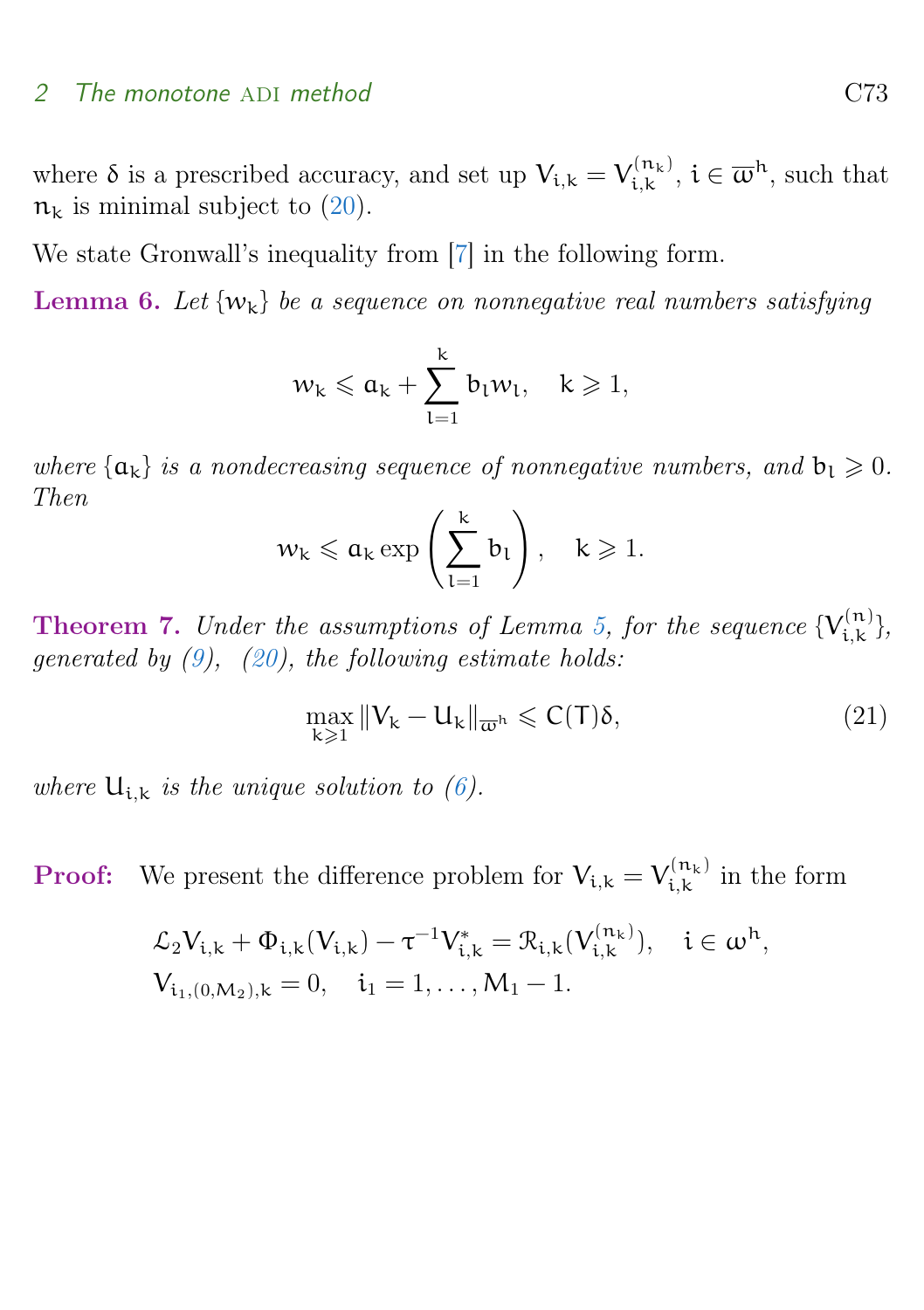From here, [\(6\)](#page-3-1) and using the mean-value theorem, we get the following difference problems for  $W^*_{i,k} = V^*_{i,k} - U_{i,k}$  and  $W_{i,k} = V_{i,k} - U_{i,k}$ :

$$
\mathcal{L}_1 W_{i,k}^* = \tau^{-1} W_{i,k-1}, \quad i \in \omega^h, \quad W_{(0,M_1),i_2,k}^* = 0, \quad i_2 = 1, \dots, M_2 - 1,
$$
\n(22)

$$
\begin{aligned}&\left(\mathcal{L}_2+\frac{\partial f}{\partial u_{i,k}}(E_{i,k})\right)W_{i,k}=\mathcal{R}_{i,k}(V_{i,k})+\frac{1}{\tau}W_{i,k}^*-\tau\sum_{l=1}^k\frac{\partial g^*}{\partial u}(Q_{i,l})W_{i,l},\\&i\in\omega^h,\quad W_{i_1,(0,M_2),k}=0,\quad i_1=1,\ldots,M_1-1,\end{aligned}
$$

where the partial derivatives are calculated at intermediate points, which lie between  $U_{i,l}$  and  $V_{i,l}$ ,  $1 \leq l \leq k$ . From here, by using [\(5\)](#page-3-3), we have  $\|W_k^*\|_{\overline{\omega}^h} \leqslant \|W_{k-1}\|_{\overline{\omega}^h}$ . From here, [\(18\)](#page-8-1), by using [\(5\)](#page-3-3) and taking into account that according to Theorem  $4$  the stopping criterion  $(20)$  can always be satisfied, we estimate  $w_k \equiv ||W_k||_{\overline{\omega}^h}$  from [\(22\)](#page-10-0) in the form

<span id="page-10-0"></span>
$$
w_k \leqslant w_{k-1} + \tau^2 \mathfrak{q}^* \sum_{l=1}^k w_l + \tau \delta.
$$

From here and  $w_0 = 0$ , by induction on k, we prove the inequality

$$
w_k \leqslant k\tau\delta + \tau^2q^* \sum_{l=1}^k{(k-l+1)w_l}.
$$

By Lemma [6](#page-9-0) with  $a_k = k\tau\delta$ ,  $k \geq 1$  and  $b_l = \tau^2 \rho(k - l + 1)$ ,  $1 \leq l \leq k$ , we get

$$
w_k \leqslant (k\tau\delta) \exp\left(\tau^2 q^* \sum_{l=1}^k l\right).
$$

From here and taking into account that  $\sum_{l=1}^{k} l \leq k^2/2$ ,  $k\tau \leq T$ , we prove [\(21\)](#page-9-1) with  $C(T) = T \exp(q^*T)$  $^{2}/2$ ).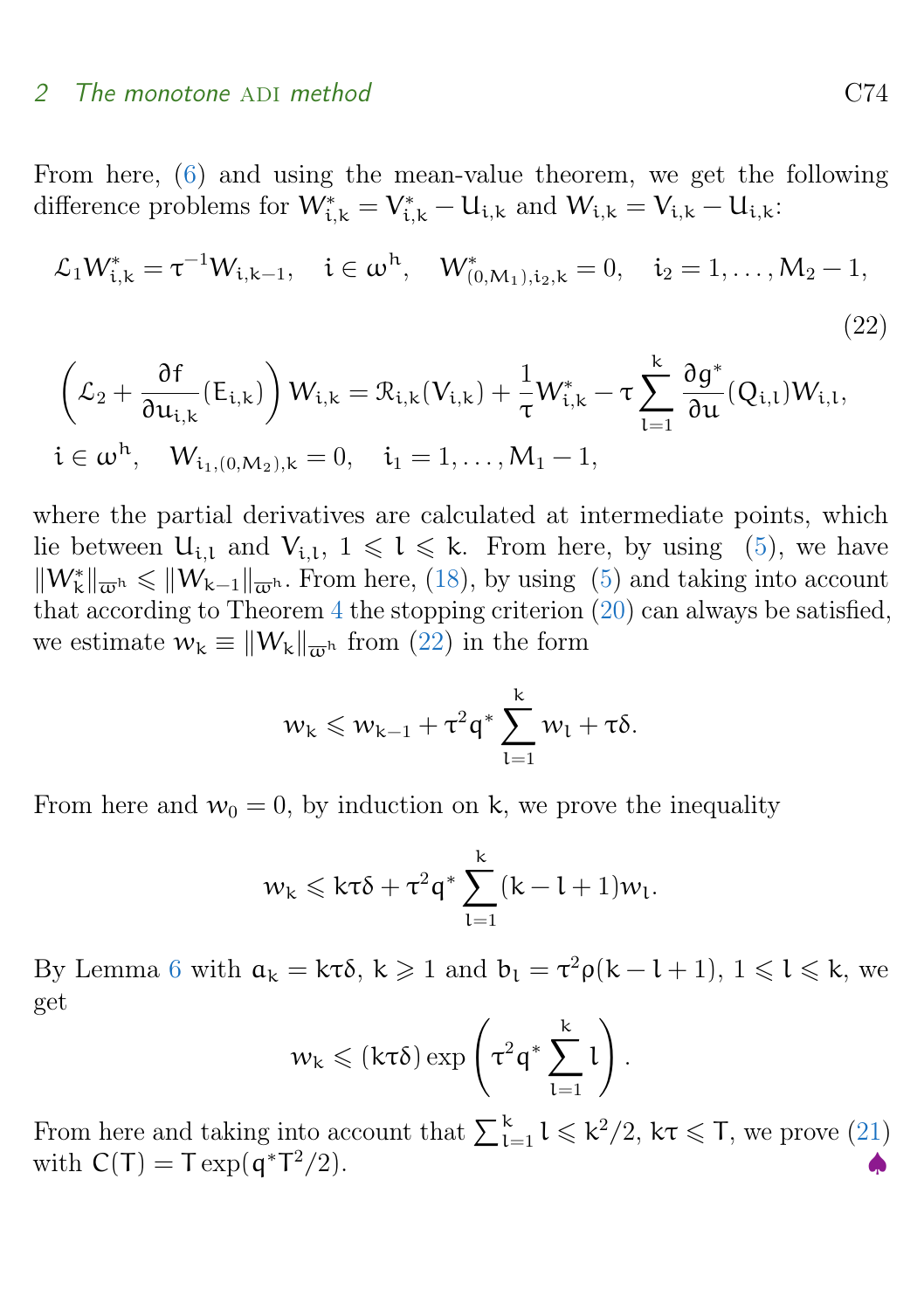#### 3 Numerical experiments C75

# <span id="page-11-0"></span>3 Numerical experiments

As a test problem, we consider [\(1\)](#page-1-1) in the form

$$
f = u^2
$$
,  $g^* = -u/(1+u)$ ,  $\psi = \sin(\pi x_1) \sin(\pi x_2)$ ,

where  $T = 1$  and  $l_v = 1$ ,  $v = 1, 2$ . The following functions  $\widetilde{u}_{i,k} = 1$ ,  $\widehat{u}_{i,k} = 0$ ,  $i \in \overline{\omega}^h$ ,  $k \geq 1$ , are, respectively upper and lower solutions. From here, we have

$$
0 \leqslant f_{\mathfrak{u}} = 2\mathfrak{u} \leqslant 2, \quad -g_{\mathfrak{u}}^* = 1/(1+\mathfrak{u})^2 > 0, \quad 0 \leqslant \mathfrak{u} \leqslant 1.
$$

Thus, we choose  $c_{i,k} = 2$ ,  $i \in \overline{\omega}^h$ ,  $k \geq 1$ , in the iterative method [\(9\)](#page-5-1).

We discretize the differential problem by the finite difference approximation on an uniform space mesh with the step size  $h_1 = h_2 = h$  (N = 1/h) and  $\delta = 10^{-6}$  in [\(20\)](#page-8-3). We compare the monotone iterative ADI method with the iterative method, where we employ the conjugate gradient method with the preconditioner based on the incomplete LU factorization (ILUCG). In Table [1,](#page-11-1) for different values of N, we present execution times (CPU times) of the monotone iterative ADI and iterative ILUCG methods, where  $\tau = h$ . The data in the table indicate that the monotone iterative method executes much faster than the iterative ILUCG method.

| N                                                                    | -32- | 64                                       | -128 | -256- | .512 |
|----------------------------------------------------------------------|------|------------------------------------------|------|-------|------|
| $T_{ADI}(s)$                                                         |      | 1.61E-1 2.55E-1 1.38E0 1.21E1 9.61E1     |      |       |      |
| $T_{\text{ILUCG}}(s)$                                                |      | 8.11 E-1 5.78 E0 4.76 E1 6.10 E2 6.41 E3 |      |       |      |
| $T_{\text{ILUCG}}/T_{\text{ADI}}$ 5.04E0 2.27E1 3.45E1 5.04E1 6.67E1 |      |                                          |      |       |      |

<span id="page-11-1"></span>Table 1: Numerical results for the test problem.